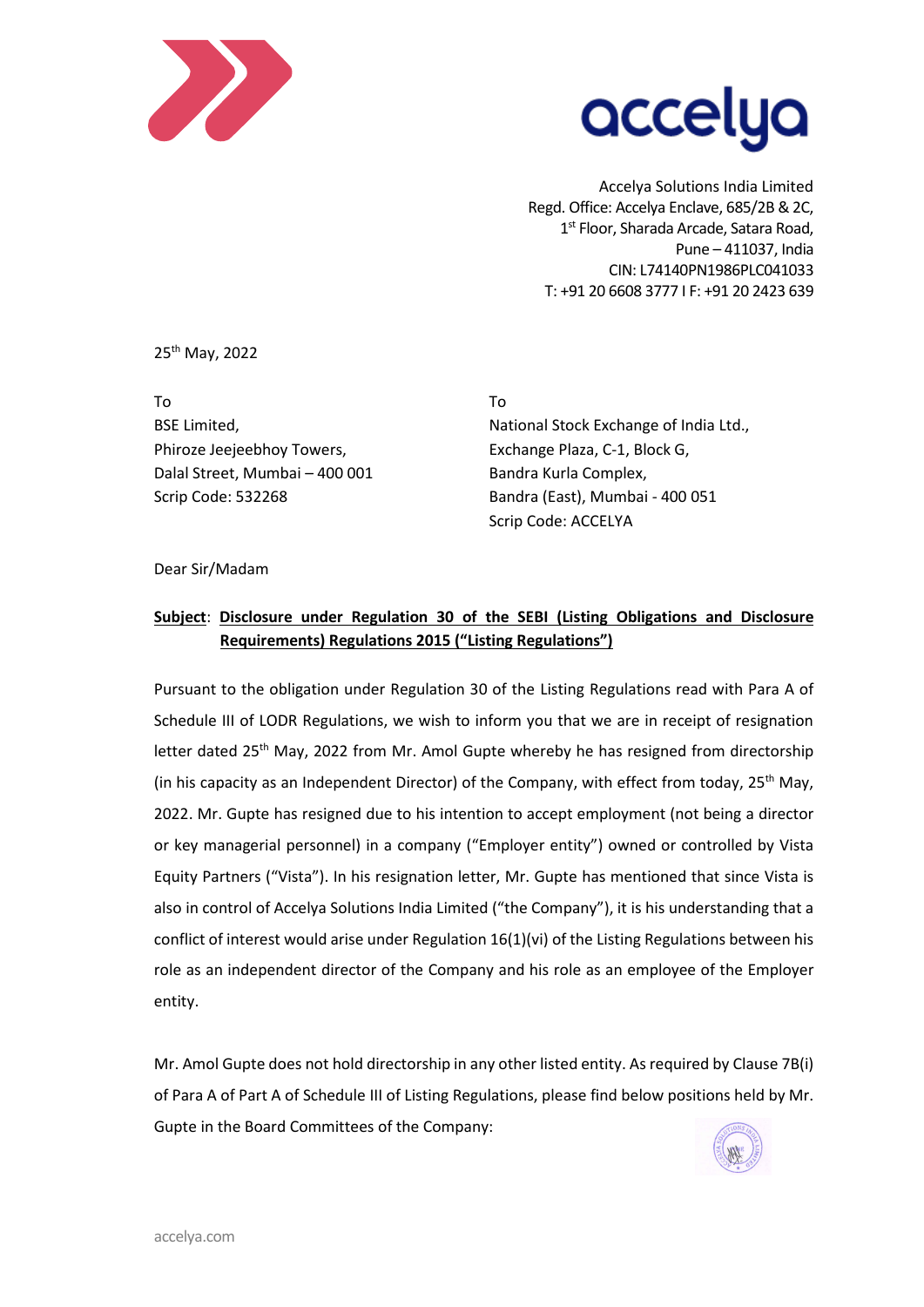



| Sr. No. | <b>Board Committee</b>                        | <b>Position Held</b> |
|---------|-----------------------------------------------|----------------------|
|         | <b>Audit Committee</b>                        | Chairman             |
|         | <b>Stakeholders Relationship Committee</b>    | Chairman             |
|         | <b>Risk Management Committee</b><br>Chairman  |                      |
| Δ       | Nomination & Remuneration Committee<br>Member |                      |

Further, as required by Clause 7B(i) of Para A of Part A of Schedule III of the Listing Regulations, the resignation letter of Mr. Amol Gupte is attached. The resignation letter of Mr. Amol Gupte also contains the reasons for resignation. Further, in accordance with Clause 7B(ii) of Para A of Part A of Schedule III of the Listing Regulations, the resignation letter also includes a confirmation to the effect that there are no other material reasons other than those provided in the letter.

The resignation will be taken on record by the Board of Directors in compliance with the provisions of the Companies Act, 2013.

The details required as per SEBI Circular No. CIR/CFD/CMD/42015 dated 9th September 2015 are given in the enclosed Annexure 1.

We request you to take the same on record.

Thanking you, Yours faithfully,

For Accelya Solutions India Limited

Ninad Umranikar Company Secretary Membership No ACS14201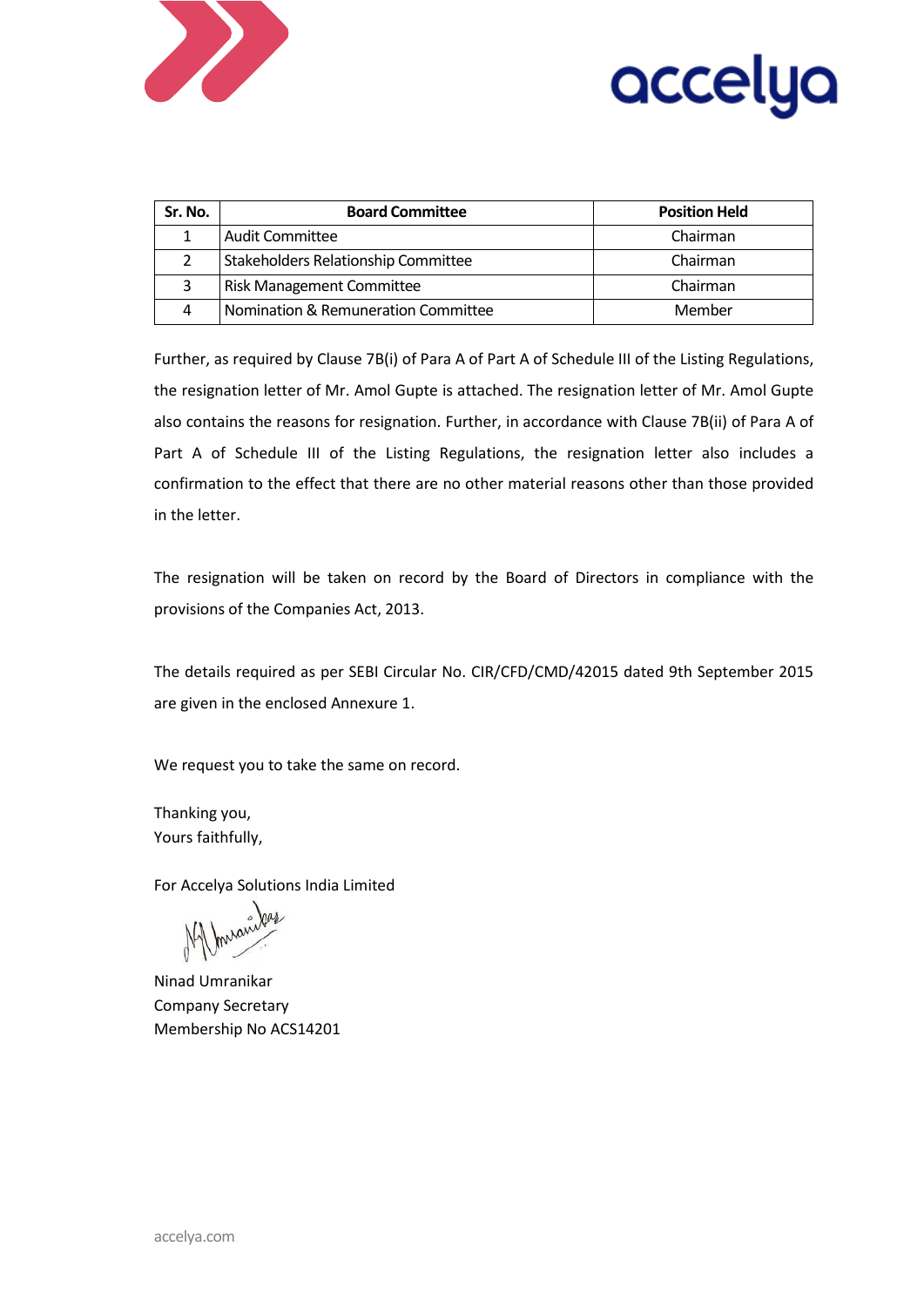



## **Annexure 1**

| 1.        |                                    | Reason for change viz. Intention of Mr. Amol Gupte to accept employment (not being |
|-----------|------------------------------------|------------------------------------------------------------------------------------|
|           |                                    | appointment, resignation, a director or key managerial personnel) in a company     |
|           | death<br>removal.<br><sub>or</sub> | ("Employer entity") owned or controlled by Vista Equity                            |
| otherwise |                                    | Partners ("Vista"). Since Vista is also in control of Accelya                      |
|           |                                    | Solutions India Limited ("the Company"), a conflict of interest                    |
|           |                                    | would arise under Regulation 16(1)(vi) of SEBI (Listing                            |
|           |                                    | Obligations and Disclosure Requirements) Regulations 2015                          |
|           |                                    | (as amended) ("Listing Regulations") between his role as an                        |
|           |                                    | independent director of the Company and his role as an                             |
|           |                                    | employee of the Employer entity.                                                   |
| 2.        | 0f<br>Date<br>cessation            | (as $25^{th}$ May, 2022                                                            |
|           | applicable)                        |                                                                                    |

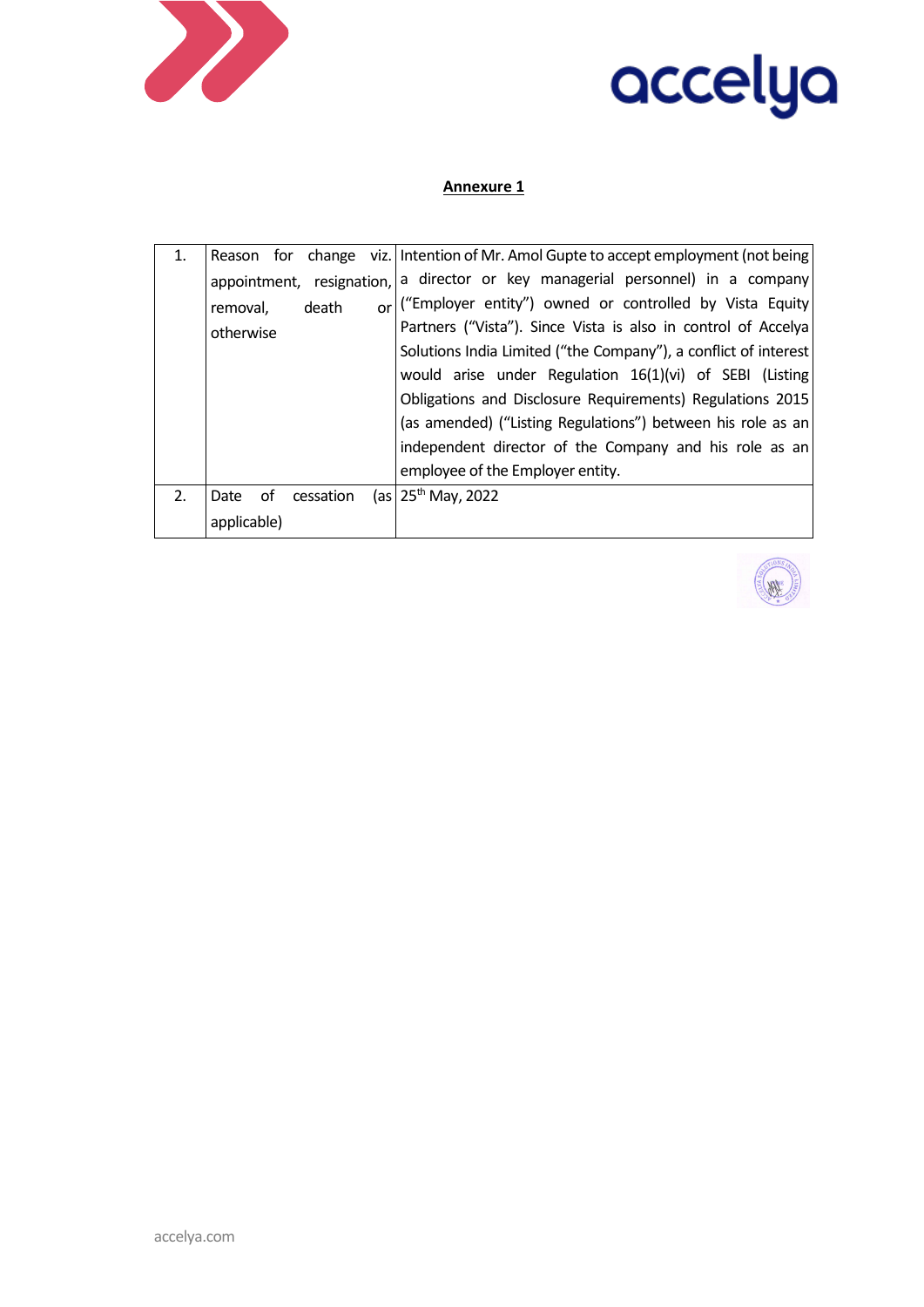## **Resignation Letter**

Date: 25th May, 2022

The Board of Directors Accelya Solutions India Limited Accelya Enclave, 685 / 2B & 2C, 1st Floor, Sharada Arcade, Satara Road, Pune – 411 037

 $CC^{\cdot}$ Ninad Umranikar Accelya Solution India Limited, Accelya Enclave, 685/2B & 2C, 1st Floor, Sharada Arcade, Satara Road, Pune – 411 037

Dear Sir,

## **Sub**: **Resignation from the office of Director of Accelya Solutions India Limited**

I, Amol Gupte, hereby tender my resignation as director on the Board of Directors of Accelya Solutions India Limited ("**Company**"), effective as of today, due to my intention to accept employment (not being a director or key managerial personnel) in a company ("Employer entity") owned or controlled by Vista Equity Partners ("Vista"). Since Vista is also in control of the Company, it is my understanding that a conflict of interest would arise under Regulation 16(1)(vi) of SEBI (Listing Obligations and Disclosure Requirements) Regulations 2015 (as amended) ("Listing Regulations") between my role as an independent director of the Company and my role as an employee of the Employer entity.

In view of the above, I have decided to step down as director of the Company.

As required by Clause 7B(ii) of Schedule III of Listing Regulations, Part A: Disclosure of Events or Information: Specified Securities, I hereby confirm that there are no other material reasons other than those mentioned above.